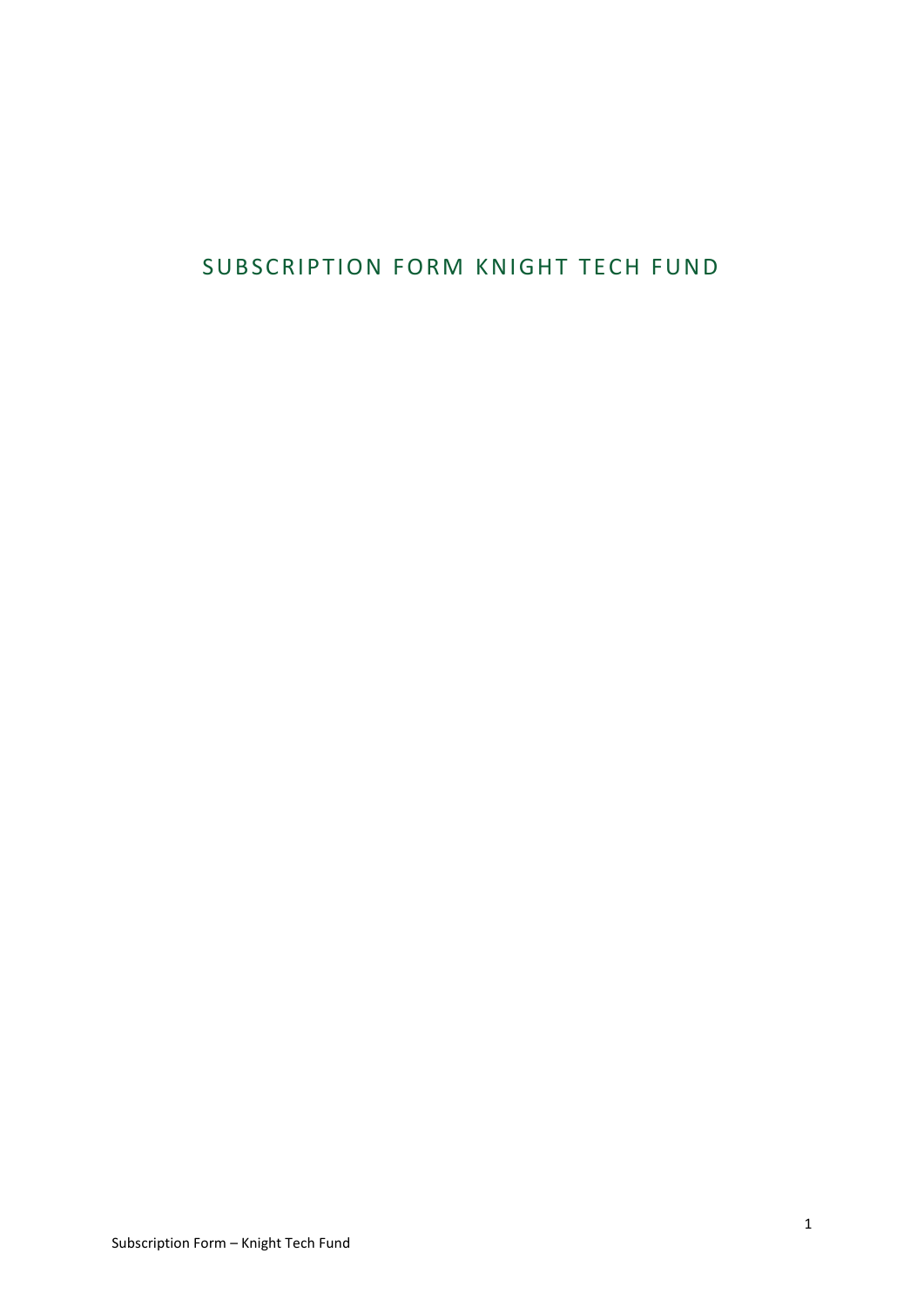## **Subscription Instructions**

Please complete, date and execute the attached Subscription Form and deliver it, by e-mail and express mail, to:

**Bolder Fund Services (Netherlands) B.V.** Smallepad 30 F 3811 MG Amersfoort The Netherlands E-mail: investors.nl@boldergroup.com

For subscriptions please wire transfer funds in EUR in an amount equal to the Total Subscription Amount to the below bank account of Stichting Juridisch Eigendom Knight Tech Fund. The funds should be wired from a bank account held by the prospective Unitholder.

| <b>Bank</b>               | ABN AMRO Bank                                 |
|---------------------------|-----------------------------------------------|
| <b>Account number</b>     | 0889 5210 50                                  |
| <b>Account of</b>         | Stichting Juridisch Eigendom Knight Tech Fund |
| <b>IBAN</b>               | NL09 ABNA 0889 5210 50                        |
| <b>BIC</b>                | ABNANL2A                                      |
| Reference (investor name) |                                               |

#### **Payment details for EUR payments**

To complete the Subscription Form, please insert the information set forth below.

#### *In the Recitals:*

(i) The name of the Unitholder, the address of the Unitholder and the place of establishment of the Unitholder (as relevant).

#### *In Numeral 2.2:*

(i) The date, the Total Subscription Amount, and the Class for which the Unitholder wishes to subscribe.

#### *In Numeral 11.1:*

- (i) The name of the Unitholder.
- (ii) The Unitholder's address, email and fax number.

#### *In Numeral 13.2:*

(i) The complete source of funds declaration.

#### *In Numeral 16.1:*

(i) The planned investment period and expected frequency of trading.

#### **Note: Please sign the Subscription Form at the end.**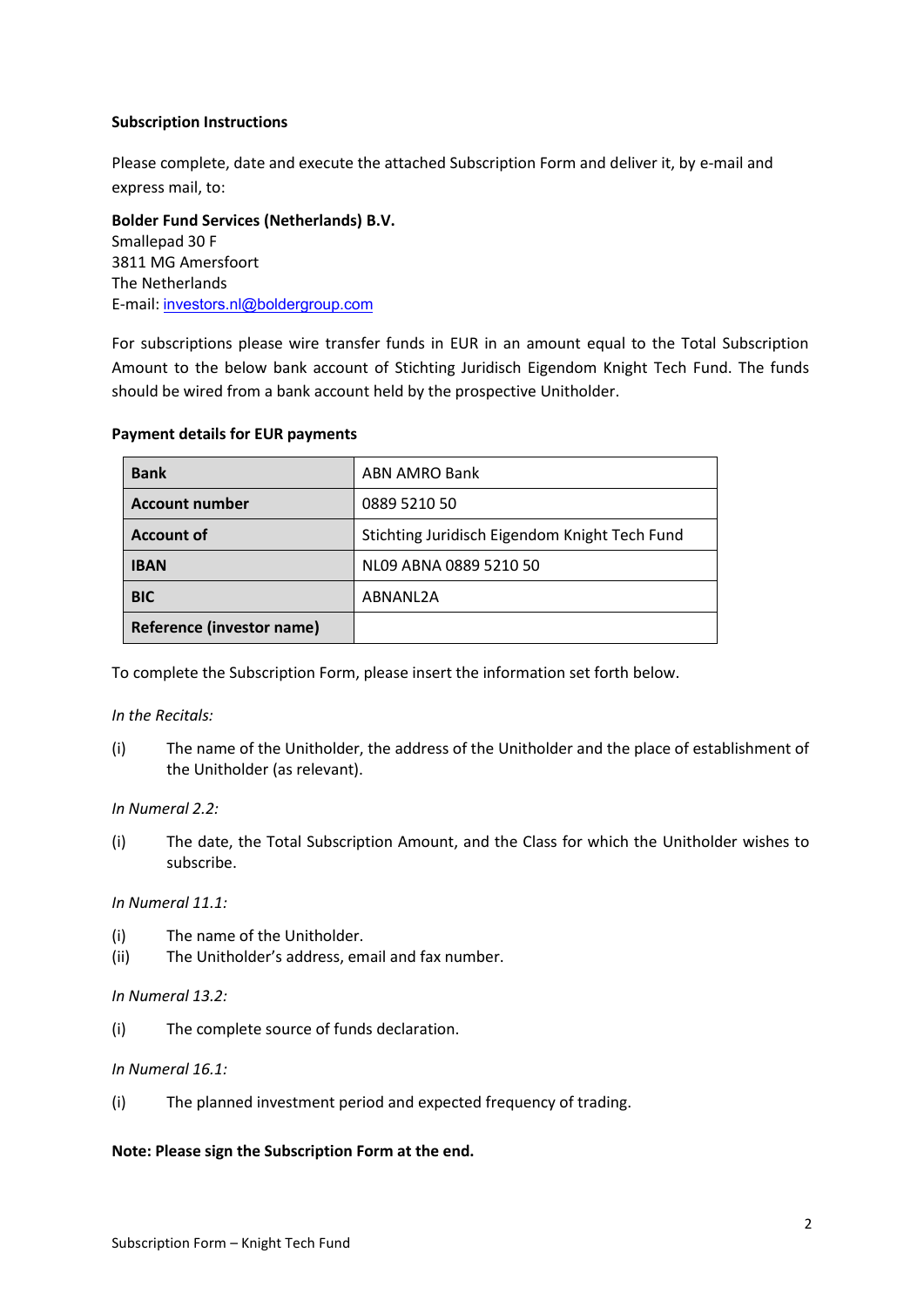In addition to a properly executed Subscription Form, the following KYC documentation is required for the acceptance of initial subscriptions and transfers:

For Unitholders who are individuals:

- (i) A copy of the valid passport, identity card or drivers' license of the Unitholder.
- (ii) A copy of a bank statement or utility bill containing the address of the Unitholder not older than three (3) months.
- (iii) The self-certification form FATCA/CRS.

For Unitholders who are entities:

- (i) A copy of the valid passport or identity card of the authorized persons that have signing authority on behalf of the entity and/or a copy of the valid passport or identity card of the Ultimate Beneficial Owner(s) of the entity.
- (ii) A copy of a bank statement containing the address of the entity not older than three (3) months, of the bank account from which the amount of the investment will be transferred, containing the name and address of the entity.
- (iii) The certificate of incorporation (or equivalent document to prove current existence) not older than three (3) years or a certificate of good standing.
- (iv) The memorandum & articles of association or articles of incorporation.
- (v) Excerpt from commercial register or other document providing details (names and addresses) of directors.
- (vi) A copy of the shareholder register of the entity.
- (vii) The self-certification form FATCA/CRS.

The right is reserved to request any further information which is considered to be in any way necessary to the process of verification. Upon receipt of the Subscription Form and all referenced KYC information, the Fund Manager will accept the subscription and the Administrator will confirm the subscription. If a subscription is not accepted or if the offering is terminated, all funds deposited or wired and the Subscription Form and all other documents delivered to the Fund will be returned to the prospective Unitholder without interest or deduction.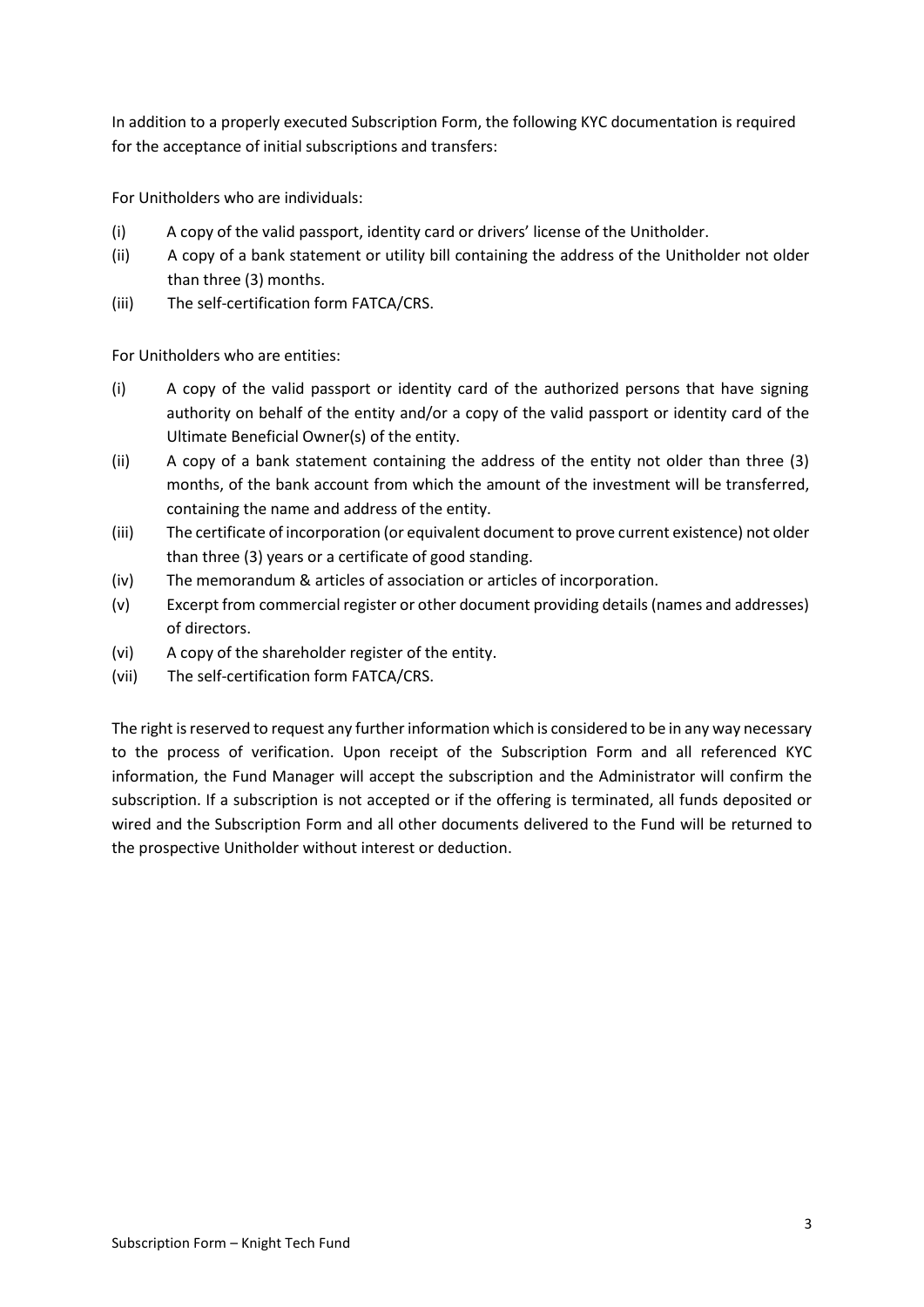# **SUBSCRIPTION FORM** (the "**Subscription Form**") for units in the Knight Tech Fund:

**NAME:** \_\_\_\_\_\_\_\_\_\_\_\_\_\_\_\_\_\_\_\_\_\_\_\_\_\_\_\_\_\_\_\_\_\_\_\_\_\_\_\_\_\_\_\_\_\_\_\_\_\_\_\_\_\_\_\_\_\_\_\_\_\_\_\_\_\_\_\_\_\_\_\_\_\_

**ADDRESS**: \_\_\_\_\_\_\_\_\_\_\_\_\_\_\_\_\_\_\_\_\_\_\_\_\_\_\_\_\_\_\_\_\_\_\_\_\_\_\_\_\_\_\_\_\_\_\_\_\_\_\_\_\_\_\_\_\_\_\_\_\_\_\_\_\_\_\_\_\_\_\_\_

PLACE ESTABLISHMENT:

(the "**Unitholder**").

# **1. DEFINITIONS, SCOPE OF APPLICATION OF THE TERMS AND CONDITIONS**

- 1.1. Capitalized terms used in this Subscription Form (including the schedules thereto) have, unless provided otherwise, the same meaning as set out in the prospectus of the Fund dated  $20$  .
- 1.2. Pursuant to the Terms and Conditions, the Legal Owner holds the Fund Assets for the purpose of management and custody on behalf of the Unitholders.
- 1.3. All relations between the Unitholder, the Fund Manager and the Legal Owner are governed by this Subscription Form, the Terms and Conditions and the Prospectus.

# **2. SUBSCRIPTION**

- 2.1. The Unitholder hereby agrees to participate in the Fund subject to the acceptance of this Subscription Form by the Fund Manager. The subscription for the respective Units (including the number, the Class and the Series) will be confirmed in a letter by the Administrator to the Unitholder on behalf of the Fund Manager and the Legal Owner. The Unitholder acknowledges that the Fund Manager reserves the right to reject in its absolute discretion this and any other subscription for Units in whole or in part. The Fund Manager will determine in its sole discretion which subscriptions shall be accepted.
- 2.2. The Unitholder hereby undertakes to pay the Total Subscription Amount of:

| AMOUNT:          |                                                       |      |
|------------------|-------------------------------------------------------|------|
| AMOUNT IN WORDS: |                                                       | EUR, |
|                  | in consideration for [please tick appropriate Class]: |      |
|                  | <b>General Class Units;</b>                           |      |
|                  | Institutional Class A Units;                          |      |
|                  | Institutional Class B Units;                          |      |
|                  | Institutional Class C Units; or                       |      |
|                  | Institutional Class D Units.                          |      |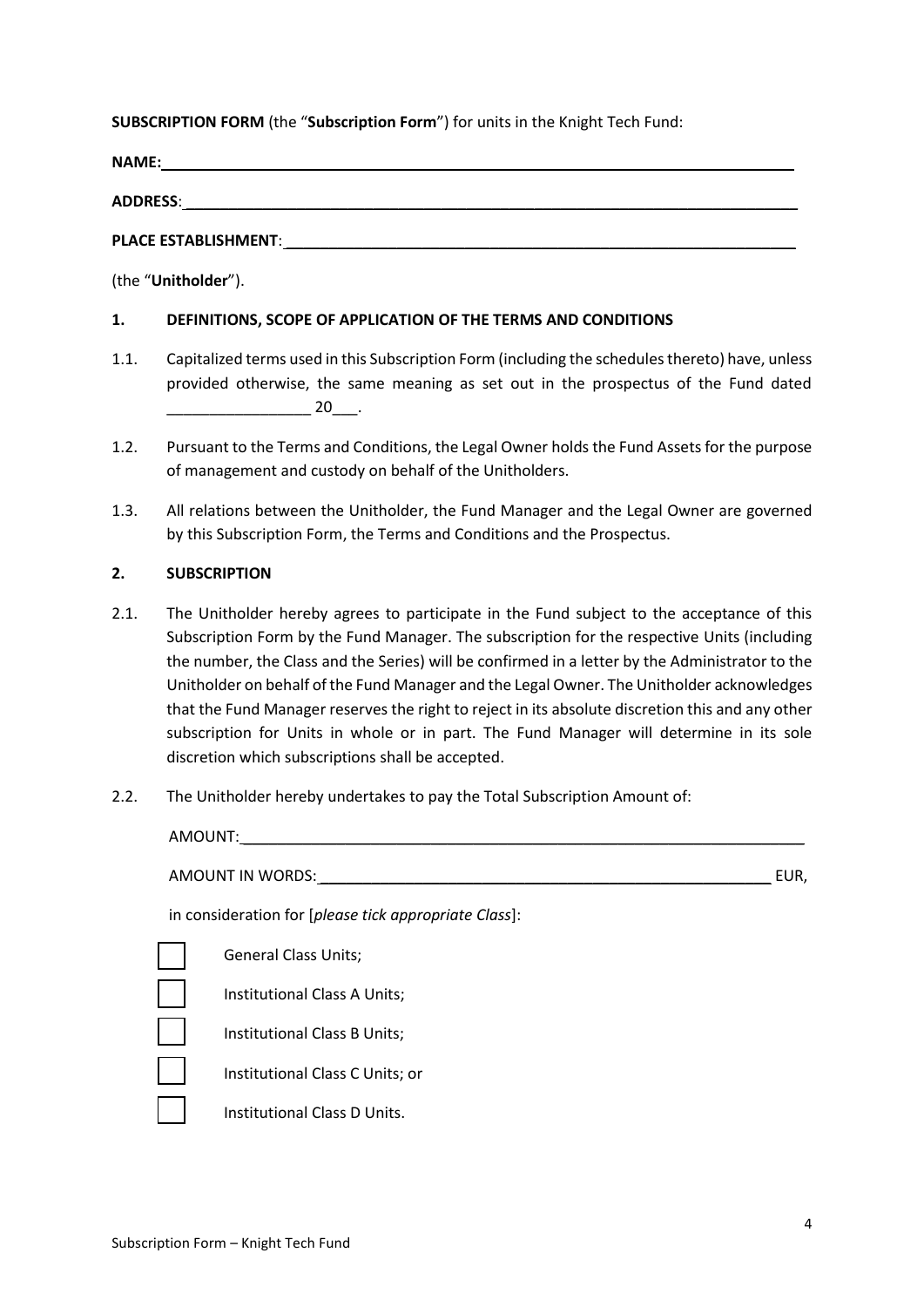and in accordance with the provisions of, the Terms and Conditions, the Prospectus and this Subscription Form, on (*insert date*) \_\_\_\_\_\_\_\_\_\_\_\_\_\_\_\_\_\_\_\_\_\_\_ to the bank account of the Legal Owner set out in the Subscription Instructions above.

2.3. The Total Subscription Amount shall be received by 17:00 hours CET on the Business Day falling at least two (2) Business Days before: (i) the Transaction Date and/or (ii) such other day or days as the Fund Manager may from time to time determine at its sole discretion (any such date, the "**Subscription Date**") as per which the applicant wishes to receive Units. The Fund Manager may decide, at its sole discretion, to accept an application for Units in case of overdue payment, provided that the Total Subscription Amount has been received on the second (2nd) Business Day prior to the relevant Subscription Date.

# **3. ACCEPTANCE SUBSCRIPTION, ISSUE UNITS**

- 3.1. For all Units except for General Class Units, the Fund will issue Units on each Transaction Date at the Unit NAV. The Fund will issue General Class Units on each Transaction Date at the Unit NAV plus a subscription fee of one thousand Euros (EUR 1,000). The NAV at the start of the other Classes shall be one hundred Euros (EUR 100).
- 3.2. Upon acceptance of the subscription, the Fund Manager shall enter the Unitholder's name, address and number of Units in the Register in accordance with Article 8.5 of the Terms and Conditions. Such registration shall be conclusive evidence of the entitlement of the Unitholder.

## **4. REPRESENTATIONS AND WARRANTIES OF UNITHOLDER**

- 4.1. The Unitholder represents and warrants (*garandeert*) to the Legal Owner and the Fund Manager that:
	- (i) the execution and performance of the Subscription Form do not contravene, or constitute a default under any provision of law applicable to the Unitholder;
	- (ii) the Unitholder has the knowledge and expertise in business and financial matters to make it capable of assessing and evaluating the merits and risks associated with investing in the Fund;
	- (iii) the Unitholder has independently assessed, evaluated and verified the merits and risks associated with investing in the Fund and the transactions contemplated thereunder;
	- (iv) the Unitholder declares to have read and agree with the content of the Prospectus, the Terms and Conditions and the Redemption Notice; the Unitholder has had the opportunity to ask questions and receive answers concerning the Fund and the terms and conditions of this offering from authorised representatives of the Fund;
	- (v) the Unitholder is willing to assume and will be able to bear the full financial and economic risk of its subscription, while maintaining adequate means of providing for its current needs and foreseeable contingencies, even in the event of a loss of its entire investment in the Fund;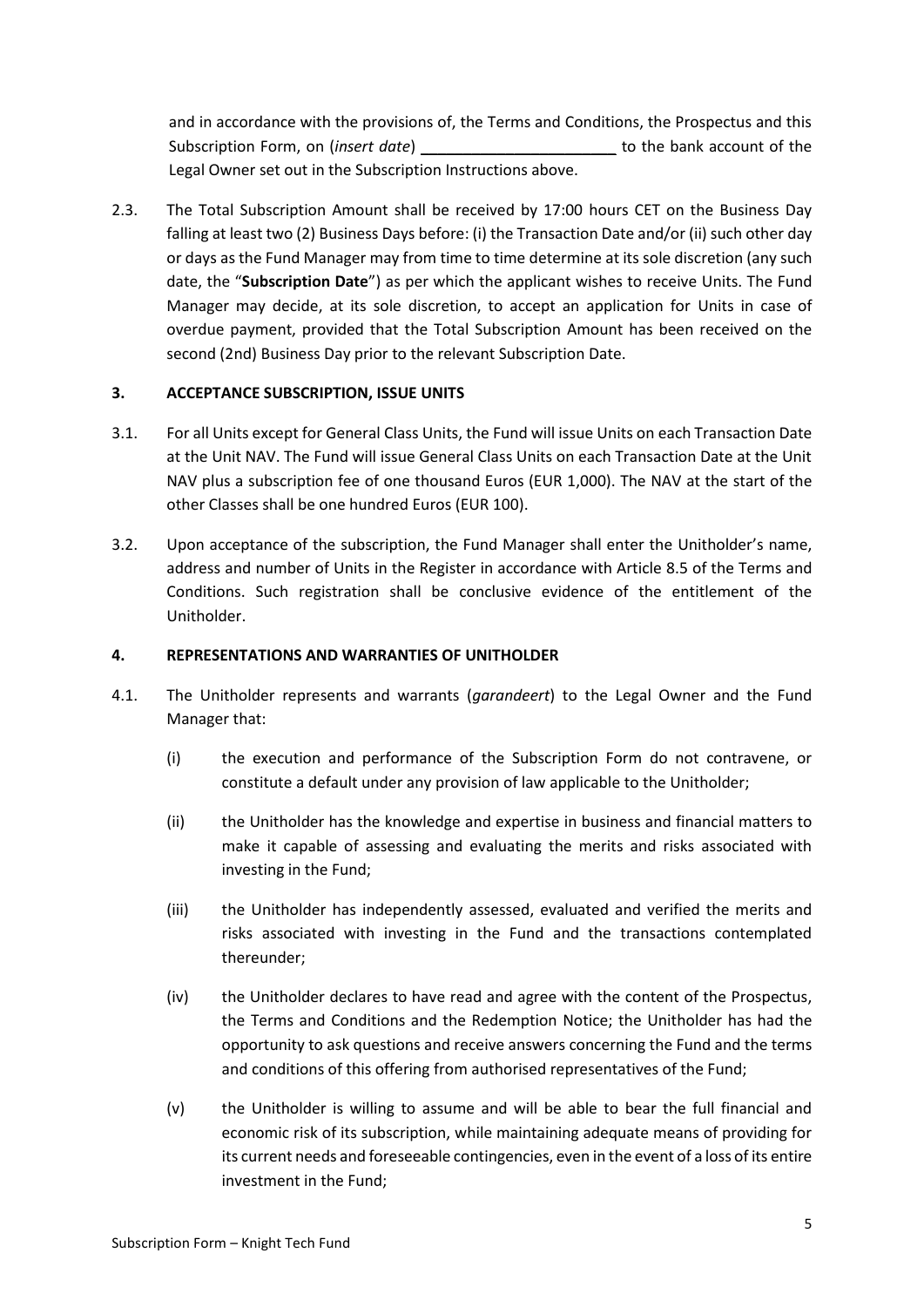- (vi) the Unitholder is acquiring the Units in its own name and for its own account for investment purposes;
- (vii) neither the Legal Owner nor the Fund Manager, or any other person acting on behalf of the Legal Owner or the Fund Manager respectively, have provided any warranties or guarantees for the benefit of the Unitholder; regarding its own financial position (including the tax consequences) the Unitholder did not rely on an advice of the Legal Owner or the Fund Manager, respectively or other individuals acting on behalf of the Legal Owner or the Fund Manager with respect to this investment;
- (viii) the person or persons signing on behalf of the Unitholder have full power and authority to do so. If applicable, all relevant internal procedures have been complied with and all necessary internal consents have been obtained;
- (ix) the signing and the performance of this Subscription Form fall within the object clause of the articles of association within the competence of the Unitholder and are in the interest of the Unitholder;
- (x) the Unitholder is authorized to sign this Subscription Form and to fulfil all obligations arising from this agreement; for this purpose the Unitholder does not have to register or otherwise perform acts with any public authority or independent supervisory authority, as all registrations or acts in respect of such public authority or independent supervisory authority (in so far as necessary) have taken place;
- (xi) the signing and the performance by the Unitholder of this Subscription Form does not conflict with and will not result in any claim for default (*ingebrekestelling*) against the Unitholder under (a) any provision of law applicable to the Unitholder; (b) any directive, rule or instruction of any public authority or independent supervisory authority which supervises the business of the Unitholder; (c) the articles of association or other organizational documents of or regarding the Unitholder; or (d) any agreement, judgment, judicial ruling or order, verdict, decree or other instrument binding on the Unitholder; and
- (xii) the Unitholder agrees that the above representations and warranties in this section will be true and correct both as of the execution date of the Subscription Form and the issue of the Units.
- 4.2. In connection with the KYC Requirements, the Unitholder acknowledges that legislation currently applicable to the Fund requires that, as part of compliance thereto, certain documents must be monitored to ensure that they are timely and up-to-date. In order to comply with this requirement, the Administrator and/or the Fund Manager will require that certain documents are delivered by the Unitholder to the Administrator and/or the Fund Manager on a periodic basis. The Administrator and/or the Fund Manager may contact the Unitholder to request such documents, and, by signing the Subscription Form, the Unitholder hereby confirms that it will provide the documents so requested on a timely basis. Any Unitholder who does not or cannot provide the additional KYC documentation may be forcibly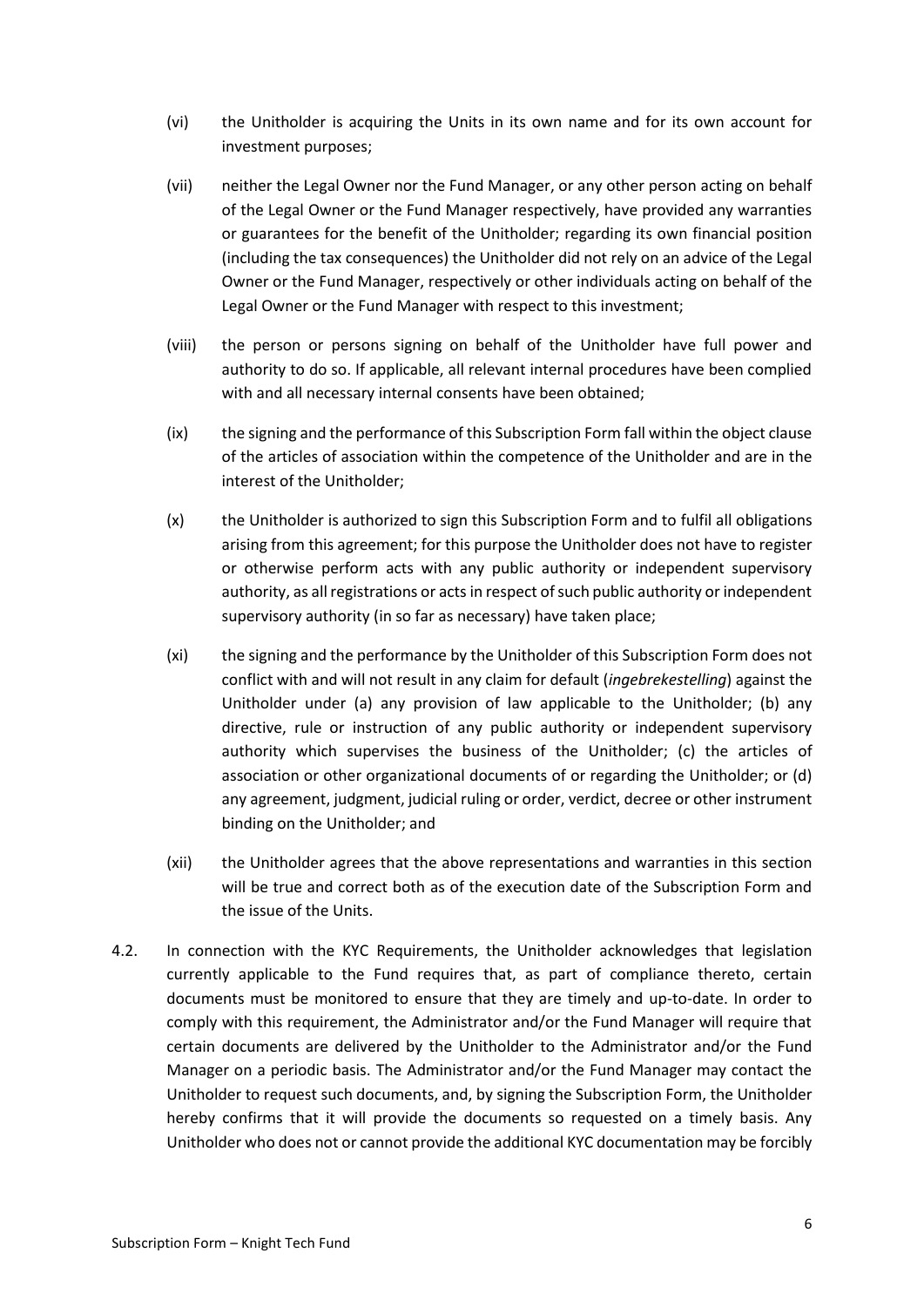redeemed from the Fund in accordance with the mandatory redemption provisions as set forth in the Terms and Conditions.

## **5. REDEMPTION, WINDING-UP AND BANKRUPTCY**

By signing the Subscription Form the Unitholder has not intended, for any purpose, to enter into a partnership (*maatschap* or *vennootschap onder firma*) or limited partnership (*commanditaire vennootschap*). If notwithstanding the explicit intentions of the parties involved, the existing legal relationship between them is qualified by any authorized judicial body as such a partnership, the Unitholder agrees, in so far as necessary, that: (i) in case of a redemption of any or of all the Units by the Unitholder in case of its liquidation, or in case of any other occurrence requiring under the rules of Dutch law such a partnership be dissolved, the other Unitholders have the right to continue and are deemed to continue the partnership; and (ii) the payment of the value attributable to the redeemed Units on the basis of the Net Asset Value per Unit on the valuation date of the Units redeemed is considered to be the full and final settlement of the share in the joint ownership, if and as far as present, of such a partnership.

#### **6. INDEMNITY**

The Unitholder indemnifies the Legal Owner and the Fund Manager and persons connected to them, including the board of management, employees and advisers, without requesting or receiving any compensation therefore, against any claim, loss, damage, liability or costs, including the costs of legal advisers, to the extent that these are incurred by any of the Legal Owner and the Fund Manager and the persons mentioned above as a result of an incorrect representation of the facts by the Unitholder or by any act or omission of the Unitholder in breach of the Subscription Form.

# **7. RECOURSE**

In case the Unitholder does not fulfil its obligations under the Subscription Form, the Legal Owner and the Fund Manager reserve all rights and legal remedies available to them under this Subscription Form, under Dutch law and otherwise. If the Legal Owner or the Fund Manager does not exercise a right or a legal remedy available to it under the Subscription Form, this should not be interpreted as a waiver of the right to exercise such right or any other right or legal remedy in the future. The exercise of any right or legal remedy by the Legal Owner or the Fund Manager available to them under this Subscription Form does not prejudice the exercise by the Legal Owner or the Fund Manager of the other rights available to them under this Subscription Form, under Dutch law or otherwise.

#### **8. VALIDITY OF WARRANTIES**

The statements, guarantees (*garanties*), acknowledgements and warranties made by the Unitholder remain in full force and effect after the Subscription Date. If there is any change in anything stated, guaranteed, warranted or acknowledged by a Unitholder at the time of Unit in the Fund, it shall notify the Fund Manager and the Legal Owner thereof without delay.

#### **9. REDEMPTION**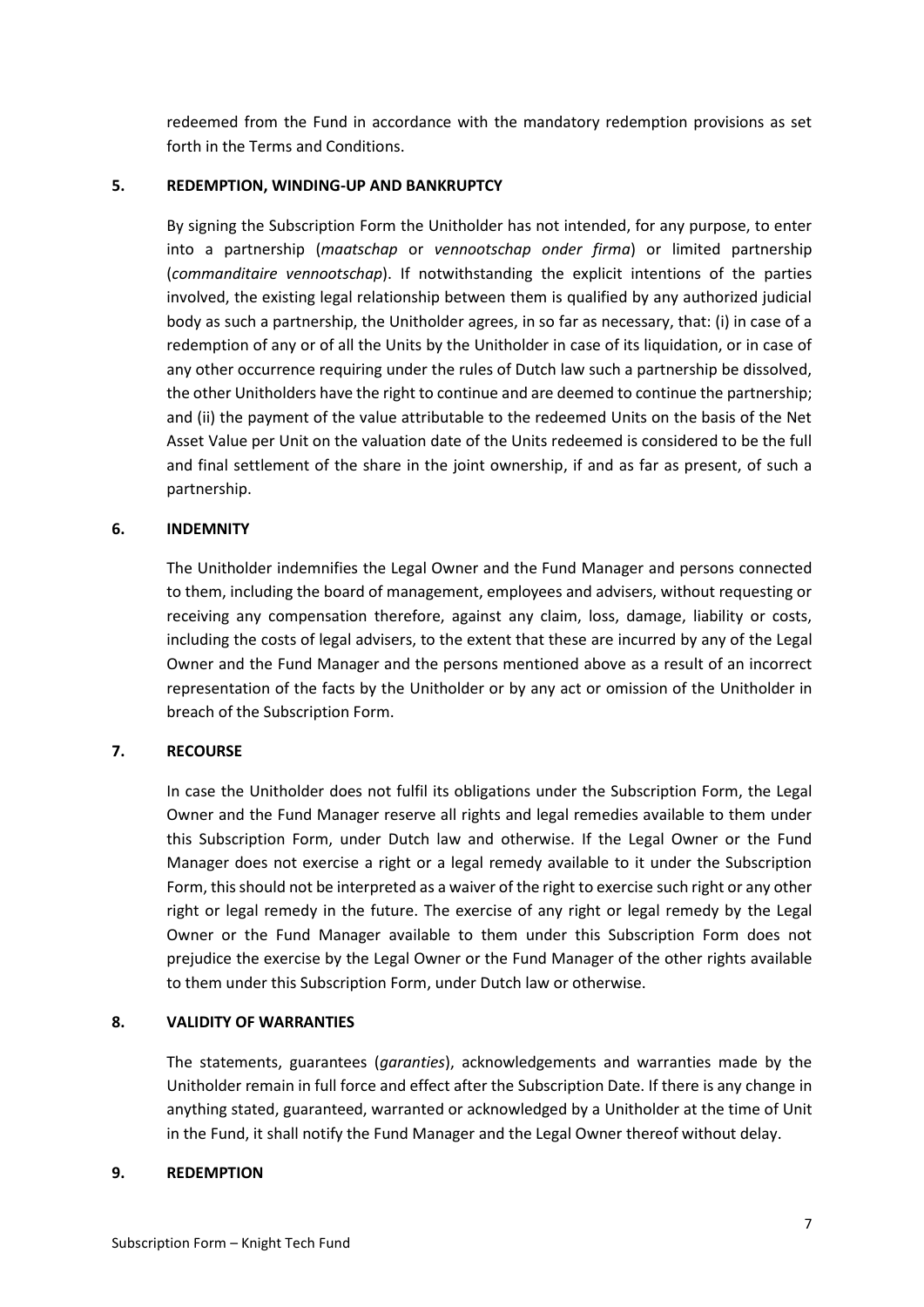The Unitholder can redeem by giving notice to the Administrator in the format set out in **Annex 1** (the "**Redemption Notice**").

#### **10. ONE AGREEMENT**

The Subscription Form fully describes the existing agreements between parties with respect to the present subject and replaces any preceding agreement with respect to this same subject.

#### **11. NOTICES, UNITHOLDER'S WIRE INFORMATION**

11.1. Any notices, consents, resignations, requests, demands, offers, reports and other communications under this Subscription Form required to be given hereunder shall be in writing and shall be addressed or directed as set forth below, provided that the notices to the Administrator shall be deemed to be received by the Administrator: (i) where the delivery thereof has been acknowledged by a signed receipt; or (ii) following a written confirmation of receipt by the Administrator.

| To the Administrator                      | : Bolder Fund Services (Netherlands) B.V.<br>Smallepad 30 F<br>3811 MG Amersfoort<br>The Netherlands<br>E-mail: investors.nl@boldergroup.com |  |  |  |  |
|-------------------------------------------|----------------------------------------------------------------------------------------------------------------------------------------------|--|--|--|--|
| To the Fund Manager                       | : Privium<br><b>Fund Management</b><br>B.V.                                                                                                  |  |  |  |  |
|                                           | Gustav Mahlerplein 3, 26th floor, Financial Offices                                                                                          |  |  |  |  |
|                                           | 1082 MS Amsterdam, The Netherlands                                                                                                           |  |  |  |  |
|                                           | Tel: +31 (0)20 4626644                                                                                                                       |  |  |  |  |
|                                           | E-mail: fundmanagement@priviumfund.com                                                                                                       |  |  |  |  |
| To the Unitholder<br>$\ddot{\phantom{a}}$ | Name                                                                                                                                         |  |  |  |  |
|                                           | Address                                                                                                                                      |  |  |  |  |
|                                           |                                                                                                                                              |  |  |  |  |
|                                           |                                                                                                                                              |  |  |  |  |
|                                           | E-mail                                                                                                                                       |  |  |  |  |
|                                           | Fax (optional)                                                                                                                               |  |  |  |  |

- 11.2. Any change to the above address, e-mail and/or facsimile number shall be notified to the relevant parties.
- 11.3. Redemptions and/or distributions proceeds will be made by wire transfer to the account of the Unitholder at the remitting bank/financial institution from which the original subscription was made, unless the Fund Manager and the Administrator agree otherwise.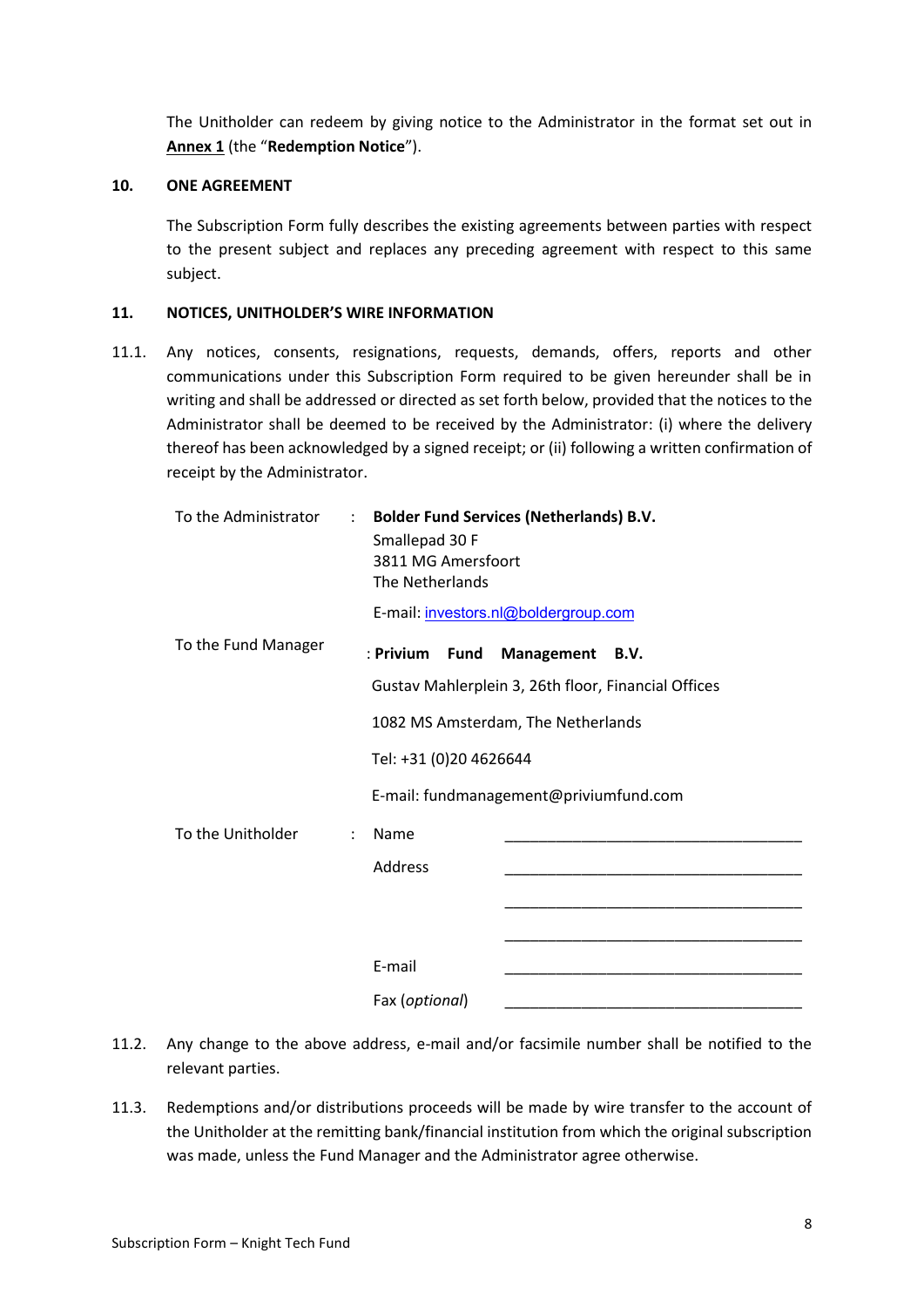11.4. The Unitholder acknowledges and agrees that, if not all of the relevant information requested under any client verification requirements has been provided to the Administrator, the redemption will be acted upon but no monies will be paid to the Unitholder. Instead, the monies will be held in the Unitholder 's name at the Fund's bank account, without interest, and the Unitholder will bear all associated risks until such time as the Administrator receives the outstanding KYC Requirements.

# **12. DIVISIBILITY**

Should any provision of the Subscription Form, or the application thereof with regard to any party or circumstance, be held void or entirely or partially unenforceable by any authorized judicial body, the Subscription Form shall in all other respects, handing the applicability of any other provision than the provision held void or entirely or partially unenforceable, be fully valid and enforceable.

# **13. SOURCE OF FUNDS DECLARATION<sup>1</sup>**

- 13.1. The Unitholder understands that the below declaration is made for the protection of the Unitholder as well as for the protection of the Legal Owner and other management, administration and service providers of the Fund.
- 13.2. The Unitholder declares that the funds totalling EUR and the state of the state of the state of the stat are used to purchase the Units represent funds obtained by the Unitholder from the following source (such as: employment/salary, selling company, selling real estate and inheritance):

\_\_\_\_\_\_\_\_\_\_\_\_\_\_\_\_\_\_\_\_\_\_\_\_\_\_\_\_\_\_\_\_\_\_\_\_\_\_\_\_\_\_\_\_\_\_\_\_\_\_\_\_\_\_\_\_\_\_\_\_\_\_\_\_\_\_\_\_\_\_\_\_\_\_\_

\_\_\_\_\_\_\_\_\_\_\_\_\_\_\_\_\_\_\_\_\_\_\_\_\_\_\_\_\_\_\_\_\_\_\_\_\_\_\_\_\_\_\_\_\_\_\_\_\_\_\_\_\_\_\_\_\_\_\_\_\_\_\_\_\_\_\_\_\_\_\_\_\_\_\_

\_\_\_\_\_\_\_\_\_\_\_\_\_\_\_\_\_\_\_\_\_\_\_\_\_\_\_\_\_\_\_\_\_\_\_\_\_\_\_\_\_\_\_\_\_\_\_\_\_\_\_\_\_\_\_\_\_\_\_\_\_\_\_\_\_\_\_\_\_\_\_\_\_\_\_

\_\_\_\_\_\_\_\_\_\_\_\_\_\_\_\_\_\_\_\_\_\_\_\_\_\_\_\_\_\_\_\_\_\_\_\_\_\_\_\_\_\_\_\_\_\_\_\_\_\_\_\_\_\_\_\_\_\_\_\_\_\_\_\_\_\_\_\_\_\_\_\_\_\_\_.

13.3. The Unitholder hereby gives its consent to the Legal Owner and other management, administration and service providers of the Fund to disclose this transaction to those institutions which are legally entitled to receive the information contained herein.

# **14. DECLARATION CUSTODY BANK<sup>2</sup>**

A Unitholder which is a custody bank (nominee account) that, on behalf of its clients, makes a subscription to the Fund declares that it shall identify, verify and record the identity of such clients, and that, to the best of its knowledge, the funds invested do not and will not directly or indirectly derive from any unlawful or criminal activity.

#### **15. QUALIFICATION UNITHOLDER AS (NON) PROFESSIONAL INVESTOR**

 $1$  This Clause 13 only applies in case the Unitholder is not a custody bank.

 $2$  This Clause 14 only applies in case the Unitholder is a custody bank.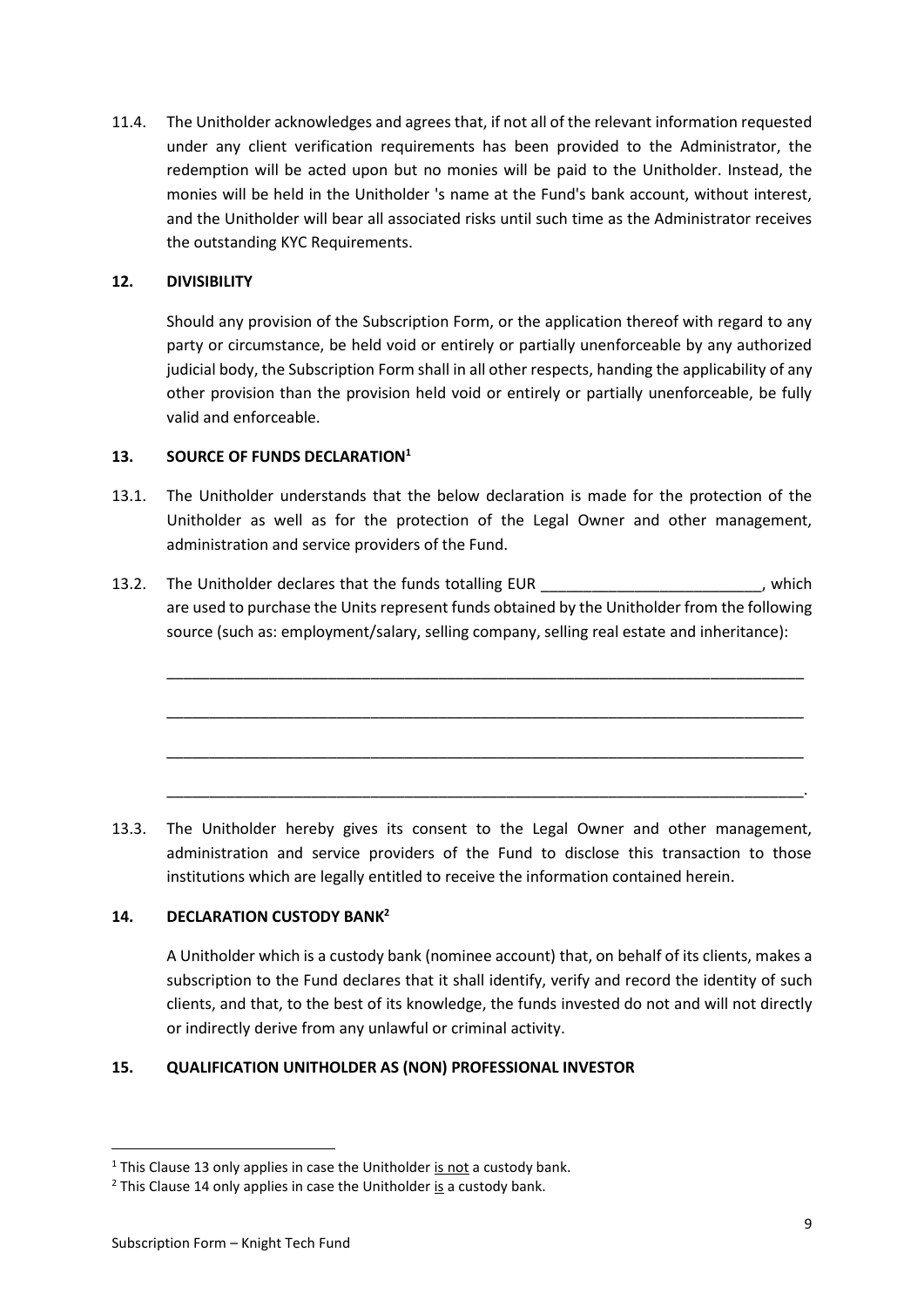- 15.1. The Unitholder shall be considered a professional investor (*professionele belegger*) if it qualifies as such within the meaning of section 1:1 FSA. The type of investors qualifying as professional investor (*professionele belegger*) within the meaning of section 1:1 FSA are reflected in **Annex 2**.
- 15.2. In case the Unitholder does not qualify as a professional investor (*professionele belegger*) within the meaning of section 1:1 FSA, it may request the Fund Manager to be treated as such in accordance with the FSA. The Fund Manager may approve or refuse such request at its sole discretion.

# **16. PLANNED INVESTMENT PERIOD AND FREQUENCY OF TRADING**

16.1. The planned investment period and expected frequency of trading are:

Planned investment period  $\qquad :$ Expected frequency of trading :

16.2. The planned investment period and expected frequency of trading set out in Clause 16.1 will not form any kind of commitment from the Unitholder.

# **17. TAX**

- 17.1. By signing this Subscription Form, the Unitholder:
	- (i) In relation to FATCA: agrees to provide the fund with any information, including information concerning the direct or indirect owners of such Unitholder, that the fund determines is necessary to satisfy its obligations under an agreement with the IRS upon request from the Fund Manager or the Administrator.
	- (ii) In relation to CRS: acknowledges that:
		- a) the Fund is considered to (i) be a reporting financial institution under CRS and the Fund (or its agent) will be required to disclose to the competent tax authority of the Netherlands certain confidential information in relation to the Unitholder, including but not limited to the Unitholder's name, address, tax identification number (if any), social security number (if any) and certain information relating to the Unitholder's investment;
		- b) the competent tax authority of the Netherlands will be required to automatically exchange information as outlined above with the Foreign Tax Authorities;
		- c) the Fund (or its agent) will be required to disclose to the Foreign Tax Authorities certain confidential information when registering with such authorities and if such authorities contact the Fund (or its agent directly) with further enquiries;
		- d) the Fund may require the Unitholder to provide additional information and/or documentation which the Fund will be required to disclose to the competent tax authority of the Netherlands;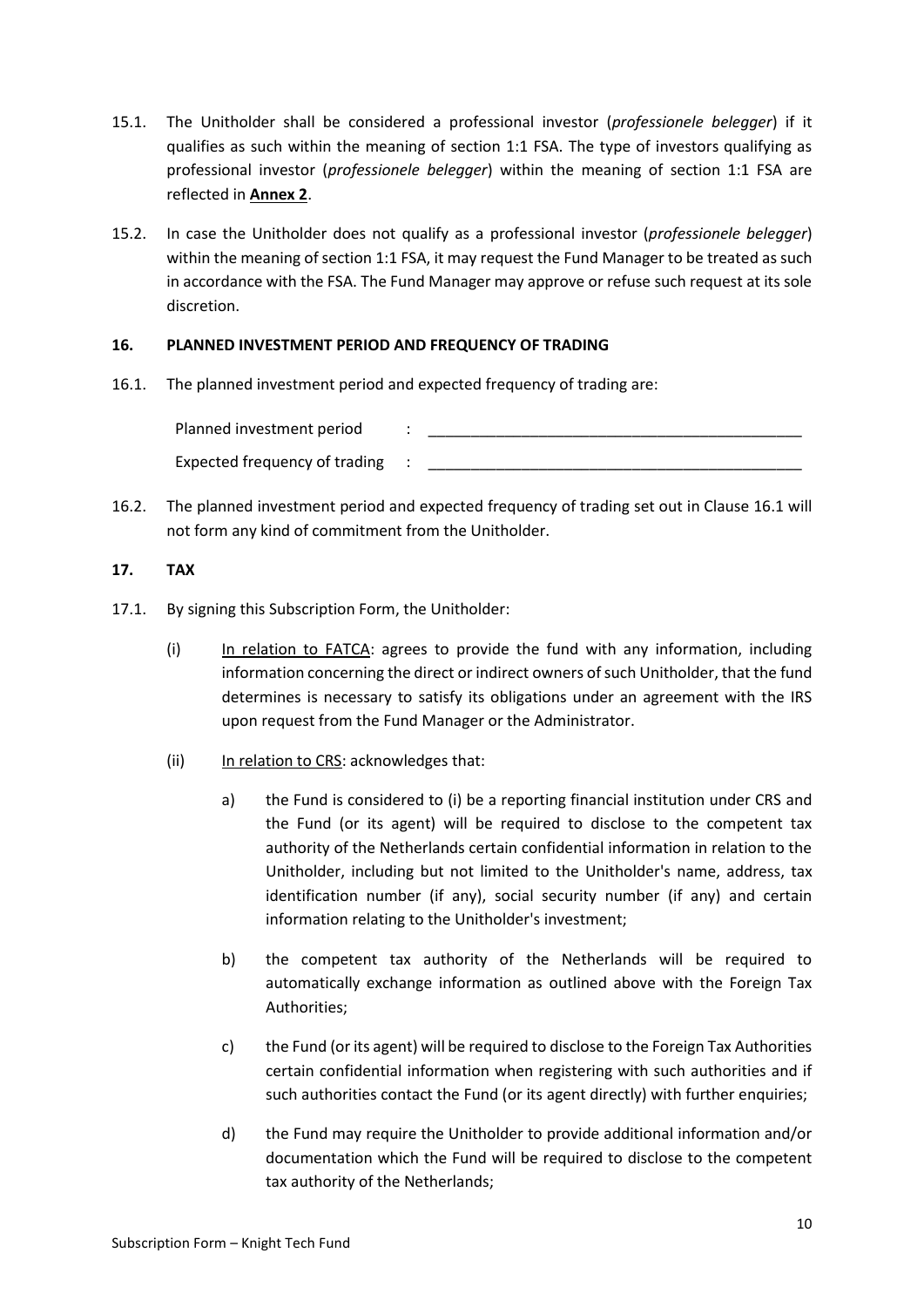- e) in the event a Unitholder does not provide the requested information and/or documentation, whether or not that actually leads to breach of the applicable laws and regulations by the Fund, a risk for the Fund or the Fund's Unitholders being subject to withholding tax or penalties under the relevant legislative or inter- governmental regimes, the Fund reserves the right to take any action and/or pursue all remedies at its disposal including, without limitation, compulsory redemption or withdrawal of the Unitholder concerned;
- f) no Unitholder affected by any such action or remedy shall have any claim against the Fund (or its agent including the Administrator) for any form of damages or liability as a result of actions taken or remedies pursued by or on behalf of the Fund in order to comply with the CRS, any further intergovernmental agreements or any of the laws and regulations related to the CRS; and
- g) all information to be reported under CRS will be treated as confidential and such information shall not be disclosed to any persons other than the competent tax authority of the Netherlands and the Foreign Tax Authorities or as otherwise required by law.
- 17.2. The Unitholder shall ensure that its tax affairs are compliant with the laws and regulations applicable in their jurisdiction(s) of residence and/or citizenship (as applicable).

# **18. DATA PROTECTION**

- 18.1. The Fund Manager controls the processing of the personal data that is furnished by the Unitholder in connection with an investment in the Fund (the "**Personal Data**").
- 18.2. The processing of the Personal Data is necessary for: (i) the performance of the Fund Manager's obligations under or pursuant to this Subscription Form and the Terms and Conditions; and (ii) compliance by the AIFM with applicable rules and regulations such as the rules on the prevention of money laundering and financing of terrorism (the "**Purposes**"). The Personal Data collected shall not be processed for any purposes other than the Purposes.
- 18.3. The provision of the Personal Data by the Unitholder is necessary for a subscription to the Fund. Failure to provide such Personal Data shall result in the Fund Manager not accepting the requested subscription.
- 18.4. The Personal Data will be shared with the Administrator for the Purposes, and may be shared with other service providers of the Fund Manager within the scope of the Purposes only. The Fund Manager shall take appropriate measures to ensure that the Personal Data will be properly handled in accordance with applicable rules and regulations. When required, the Personal Data may also be shared with competent authorities.
- 18.5. The Personal Data will be stored for such period of time as required to enable the Fund Manager to comply with applicable rules and regulations. The Unitholder has the right to request the Fund Manager to provide access to and rectification or erasure of Personal Data, or a restriction on the processing of the Personal Data and the right to withdraw any consent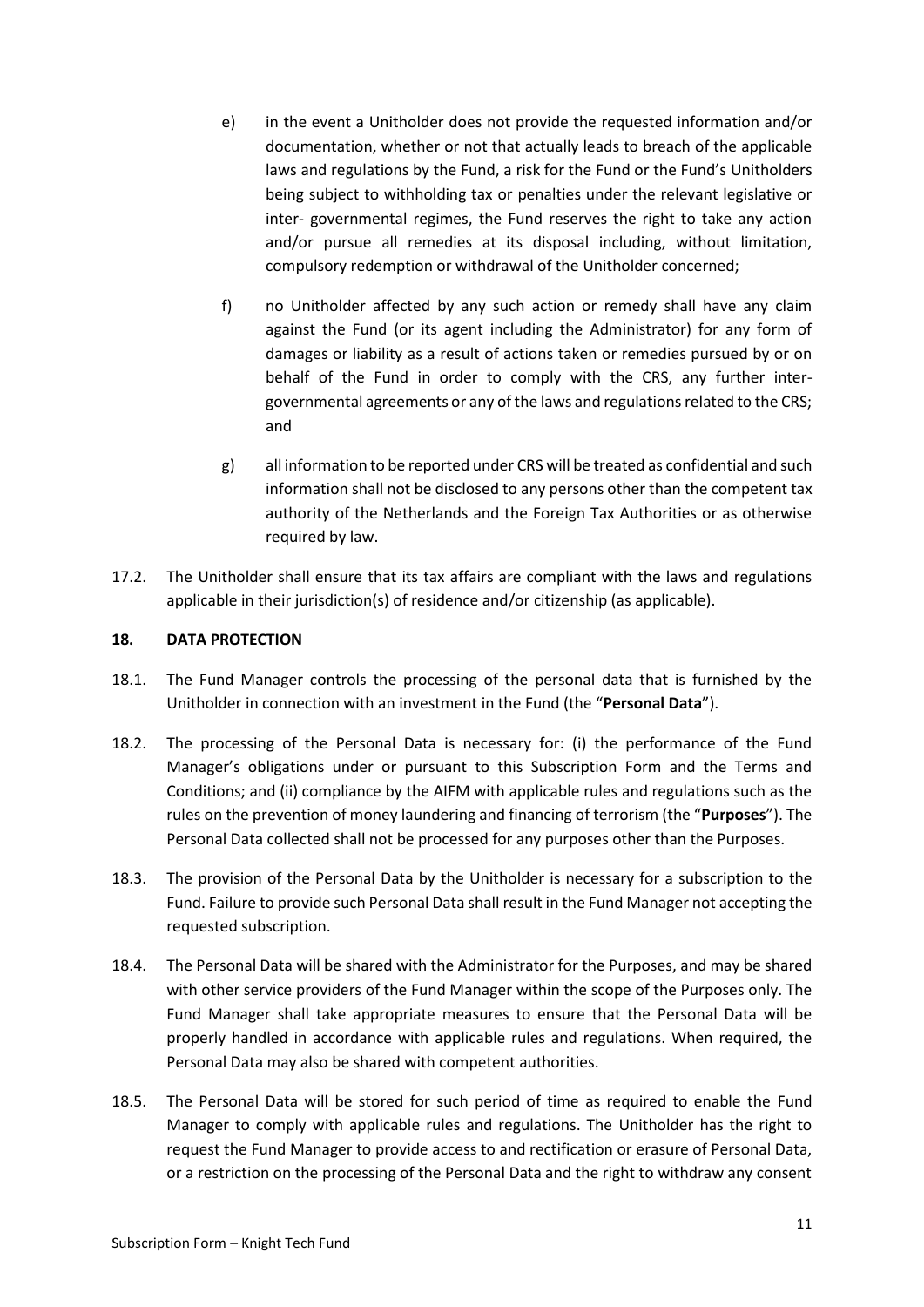given to the processing of Personal Data. The Unitholder may send such request and other questions it may have to the Fund Manager.

- 18.6. The Unitholder has the right to file a complaint with the Dutch Data Protection Authority (*Autoriteit Persoonsgegevens*).
- 18.7. By submitting this Subscription Request, the Unitholder explicitly confirms and expressly agrees that:
	- (i) Personal Data processed by the Fund Manager may be shared by the Fund Manager with the Legal Owner, the Administrator and any of the Fund Manager's Affiliates and third party service providers both within and outside the European Union in connection with the performance of their activities for the Fund or any other funds raised by the Fund Manager; and
	- (ii) the Fund Manager may disclose Personal Data to other parties insofar provided for in the Fund Documents as well as if required by applicable laws, regulations or court or governmental orders.

# **19. MISCELLANEOUS**

- 19.1. This Subscription Form and the Terms and Conditions constitute the entire and only agreement between the Fund Manager, the Legal Owner and the Unitholder in relation to the subject matter hereof and thereof.
- 19.2. Neither this Subscription Form nor any of the Unitholder's rights hereunder is transferable or assignable by the Unitholder, except in accordance with the Terms and Conditions.
- 19.3. The Unitholder waives (to the extent permitted by law) its right to terminate, dissolve (including any partial dissolution) (*ontbinden*) or nullify (*vernietigen*) this Subscription Form.
- 19.4. The Unitholder consents to the Fund Manager registering certain details of the Unitholder (including Personal Data) in any ultimate beneficial owner register pursuant to applicable laws or regulations.
- 19.5. The Unitholder confirms to apply for subscription to the Fund and is acquainted with the Terms and Conditions and the Prospectus and agrees to be bound towards the Fund Manager and the Legal Owner under this Subscription Form and to the Terms and Conditions and the Prospectus.

#### **20. CHOICE OF LAW, COMPETENT COURT**

- 20.1. This Subscription Form shall be governed by the laws of the Netherlands, and shall be interpreted accordingly.
- 20.2. The Unitholder hereby irrevocably agrees that any action or proceeding relating in any way to this Subscription Form may be brought to the competent courts of Amsterdam and its appellate courts and irrevocably submits to the non-exclusive jurisdiction of such courts.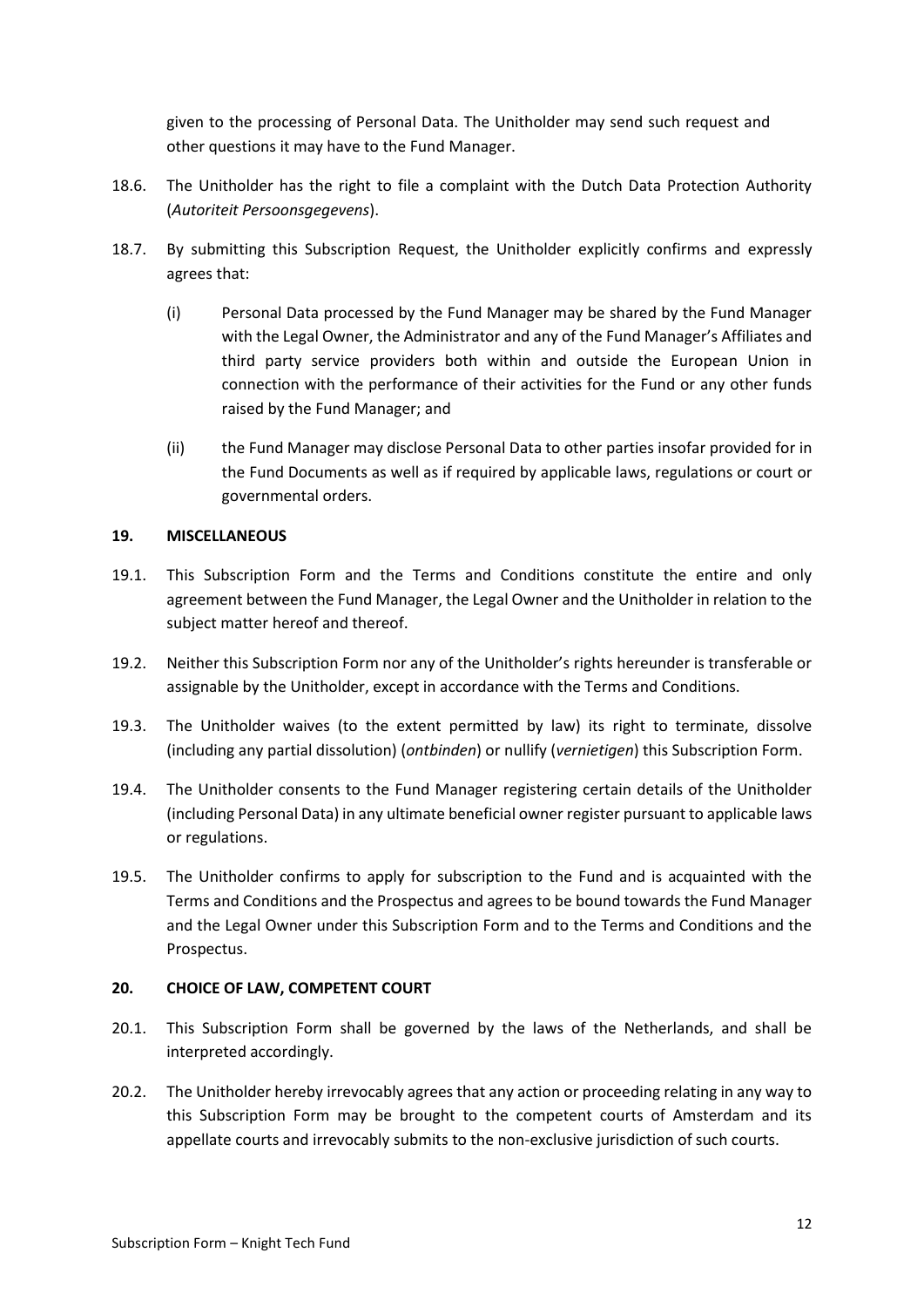# [SIGNATURE PAGE FOLLOWS

 $\frac{1}{2}$ 

| By    | By    |   |
|-------|-------|---|
| Title | Title | ٠ |
| Date  | Date  |   |

 $\overline{\phantom{0}}$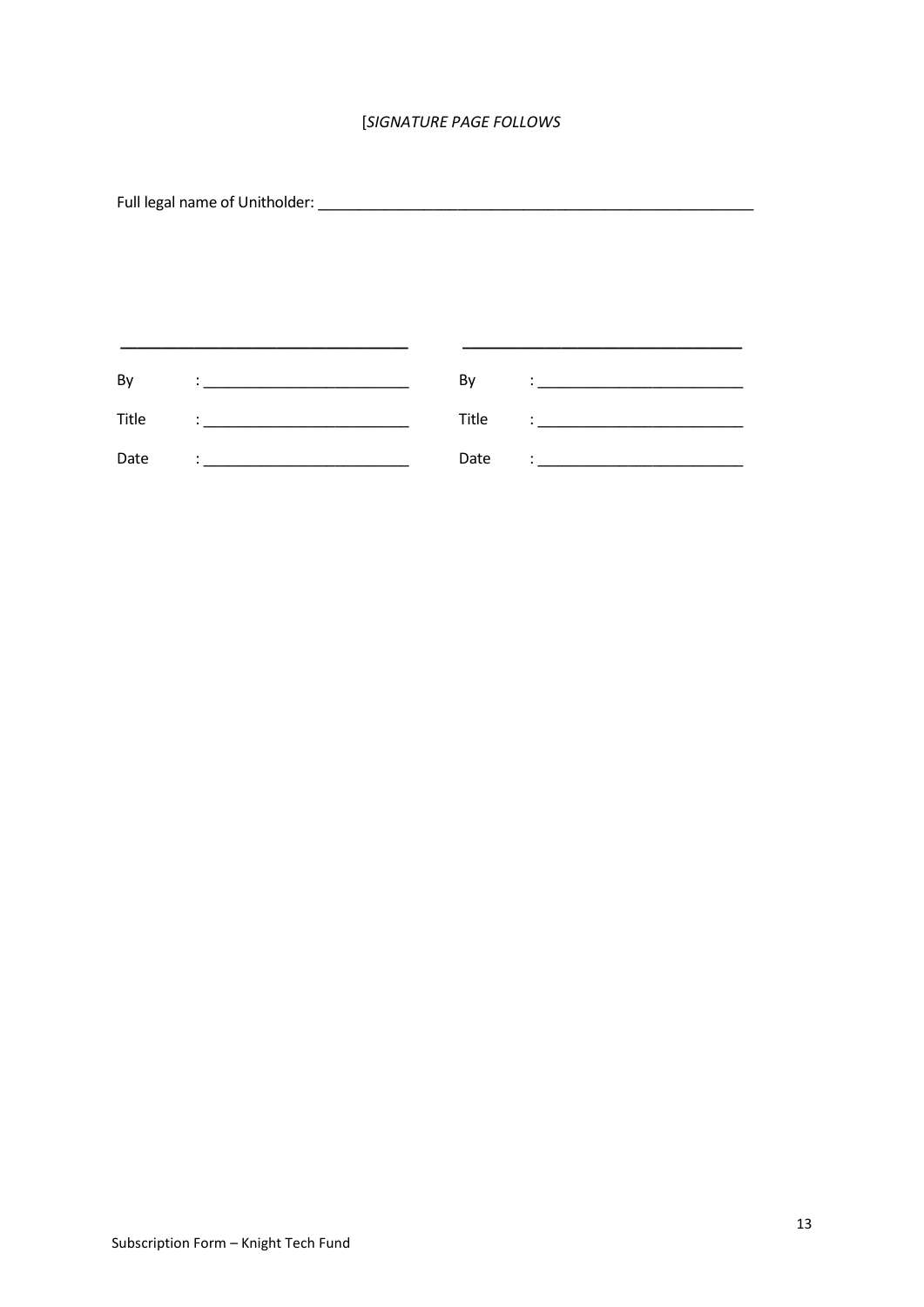#### **ANNEX 1**

#### **FORM OF REDEMPTION NOTICE**

To: **Bolder Fund Services (Netherlands) B.V.** Smallepad 30 F 3811 MG Amersfoort The Netherlands E-mail: investors.nl@boldergroup.com

Dear Sir, Madam,

The undersigned, \_\_\_\_\_\_\_\_\_\_\_\_\_\_\_\_\_\_\_\_\_ (*name unitholder*).

We kindly request you, as per the next date available therefore under the terms and conditions of management and custody (*voorwaarden van beheer en bewaring*) of **Knight Tech Fund** (the "**Terms and Conditions**"), to redeem (*please tick and fill out as appropriate*):

□ to redeem all General Class/Institutional Class A/Institutional Class B/Institutional Class C/ Institutional Class D) units held by us; or

□ \_\_\_\_\_\_\_\_\_\_\_\_\_\_\_\_\_\_(*number*) of *General Class/Institutional Class A/Institutional Class B/Institutional Class C/ Institutional Class D*) units held by us; or

□ General Class/Institutional Class A/Institutional Class B/Institutional Class C/Institutional Class D units in an amount of EUR \_\_\_\_\_\_\_\_\_\_\_\_\_\_ (*amount*).

Yours faithfully,

\_\_\_\_\_\_\_\_\_\_\_\_\_\_\_\_\_\_\_\_\_\_\_\_\_\_\_\_\_\_\_\_\_\_\_\_\_ (*name unitholder*)

| Name  | Name  |  |
|-------|-------|--|
| Title | Title |  |

\_\_\_\_\_\_\_\_\_\_\_\_\_\_\_\_\_\_\_\_\_\_\_\_\_\_\_\_\_\_\_\_\_\_\_\_\_\_\_\_\_\_\_ \_\_\_\_\_\_\_\_\_\_\_\_\_\_\_\_\_\_\_\_\_\_\_\_\_\_\_\_\_\_\_\_\_\_\_\_\_\_\_\_\_\_\_